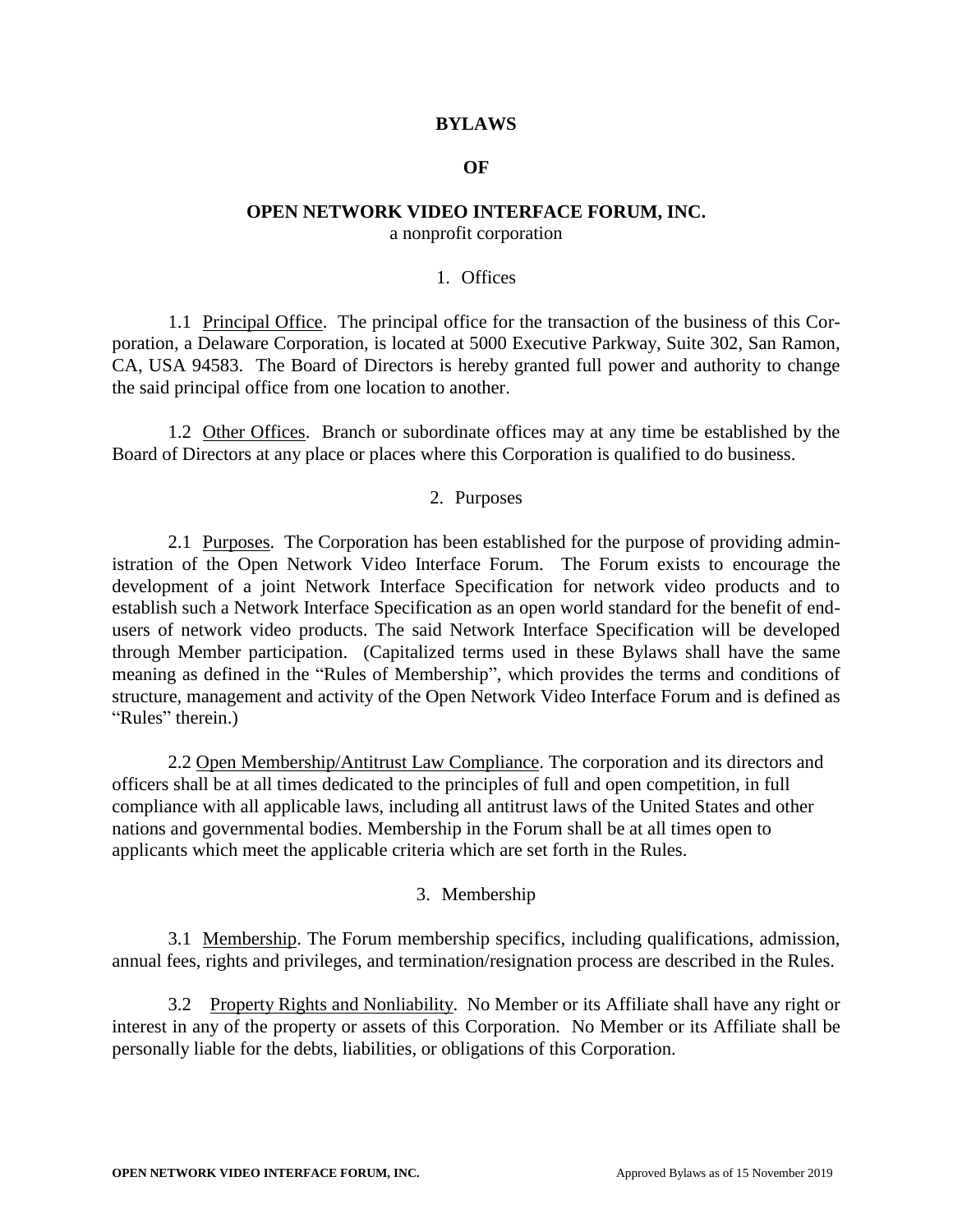3.3 Distribution of Assets Upon Dissolution. Upon a dissolution of this Corporation, and after all of the known debts and liabilities of this Corporation have been paid or adequately provided for in accordance with the Delaware General Corporation Law, any remaining net assets of this Corporation shall be distributed by the Board of Directors to one or more organizations selected by the Board of Directors which will help to further the purposes of this Corporation, except as provided in the Rules.

## 4. Membership Meetings

4.1 Place of Meetings; Format of Meetings. Meetings of the Members are described in the ONVIF Rules of Membership.

## 5. Board of Directors

5.1 Powers. Subject to the limitations of the Certificate of Incorporation, of the Bylaws, and of the Delaware General Corporate Law, subject to the duties of Directors as prescribed by the Bylaws and subject to the Rules and decision made by the Committee in accordance with the Rules, all corporate powers relating to organization management and administration shall be exercised by or under the authority of the Board of Directors.

5.2 Composition of Board of Directors. The Board shall consist of three Directors. The size and composition of the Board may be adjusted upon a majority vote of the Steering Committee of the Forum. The filling of vacancies to the Board will be determined by a majority vote of the Steering Committee of the Forum.

5.2.1 Initiator Member Directors. Each of Initiators shall designate an initial Director pursuant to the Delaware General Corporation Law. (Such Directors shall be referred to as the "Initiator Member Directors".) Each of Initiators shall have the absolute right to remove an Initiator Member Director it has designated and replace such Initiator Member Director at any time, with or without cause.

5.2.2 Each director shall hold his or her office for a term of one (1) year, or until he or she shall resign or shall be removed or his or her successor shall be elected and qualified.

5.3 Observers. Certain persons may be granted observation rights on the Board, however the Board shall maintain the right to go into closed session and exclude all observers.

5.4 Place of Meeting. All meetings of the Board of Directors may be held at any place that has been designated from time to time by resolution of the Board or by the written notice of the Chairman.

5.5 Quorum. A simple majority of the Directors in office from time to time shall be necessary to constitute a quorum for the transaction of business

2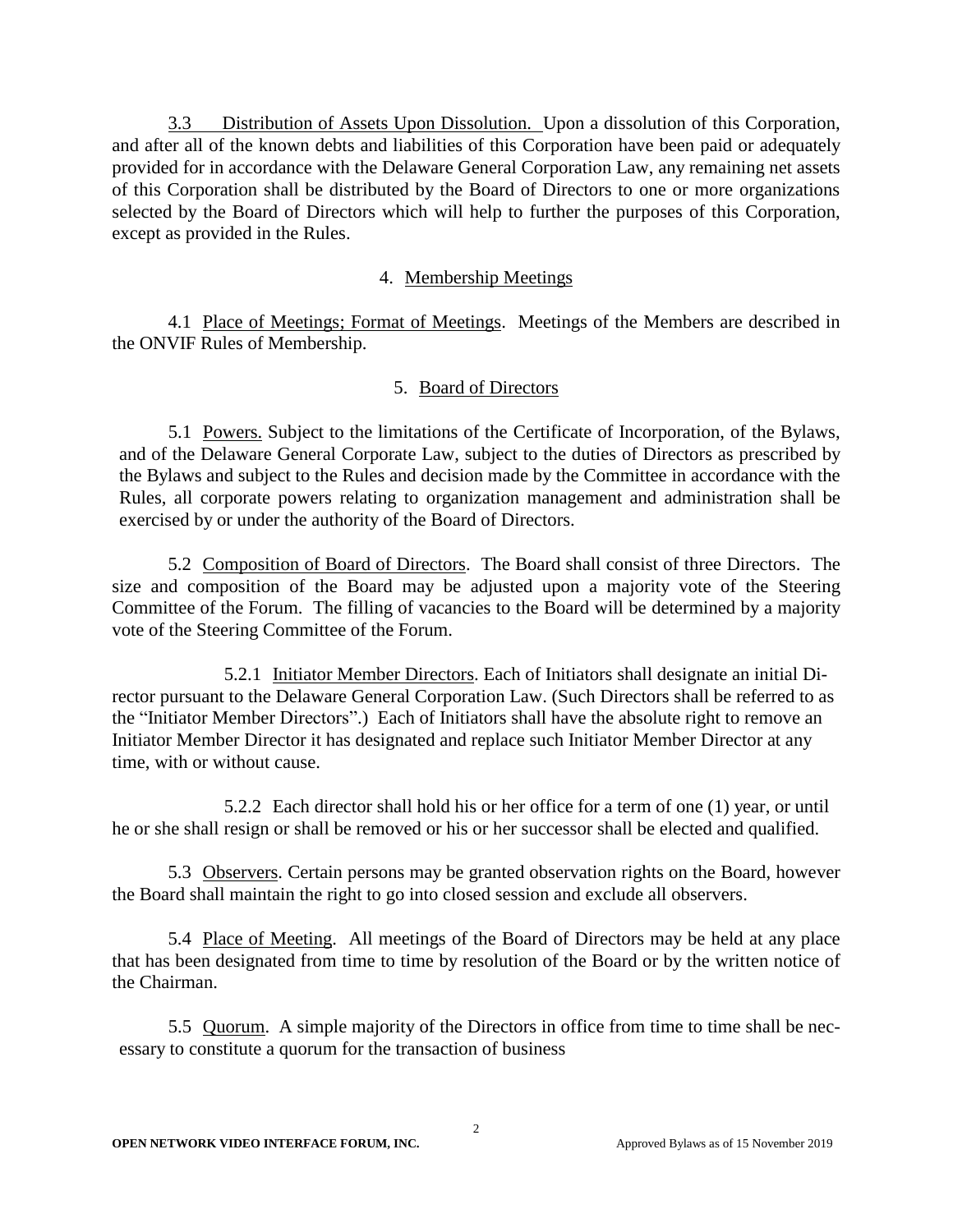5.6 Fees and Compensation. Directors shall serve without compensation. Directors may be reimbursed in such amounts as may be determined from time to time by the Board of Directors for expenses paid while acting on behalf of the Corporation and/or expenses incurred in attending meetings of the Board of Directors.

### 6. Officers

6.1 Officers. The principal officers of this Corporation shall be a Chairman or President, Vice Chairman or Vice President, Treasurer, and Secretary and such other officers as the Board of Directors may appoint. One person may hold two or more offices.

6.2 Election. The officers of this Corporation shall be elected by the Board of Directors in accordance with this Article 6, and each officer shall hold his or her office for a term of one (1) year, or until he or she shall resign or shall be removed or his or her successor shall be elected and qualified.

### 6.3 Removal and Resignation.

6.3.1 Removal. Any officer may be removed, either with or without cause, by the Board of Directors at any regular or special Board meeting (subject to the rights, if any, of an officer under any contract of employment).

6.3.2 Resignation. Any officer may resign at any time by giving written notice to the Board of Directors, or to any officer of this Corporation. Any such resignation shall take effect at the date of the receipt of such notice or at any later time specified therein.

6.4 Vacancies. A vacancy in any officer position because of death, resignation, removal, disqualification, or any other cause shall be filled in the manner prescribed in the Bylaws for regular appointments to such officer position.

6.5 Chairman. The Chairman (President) shall serve as the Chief Executive Officer of this Corporation. Subject to the control of the Board of Directors, the Chairman shall have general supervision, direction and control of the business and affairs of this Corporation. The Chairman shall have such other powers and duties as may be designated from time to time by the Board of Directors. The Chairman shall preside at all meetings of the Board of Directors.

6.6 Vice Chairman. In the absence of the Chairman, or in the event of his or her inability or refusal to act, the Vice Chairman (Vice President) shall perform all the duties of the Chairman, and when so acting shall have all the powers of, and be subject to all the restrictions on, the Chairman.

6.7 Treasurer. The Treasurer shall oversee the financial and accounting matters of this Corporation with respect to the receipt and deposit of funds. The Treasurer shall have such other powers and duties as may be designated from time to time by the Board of Directors.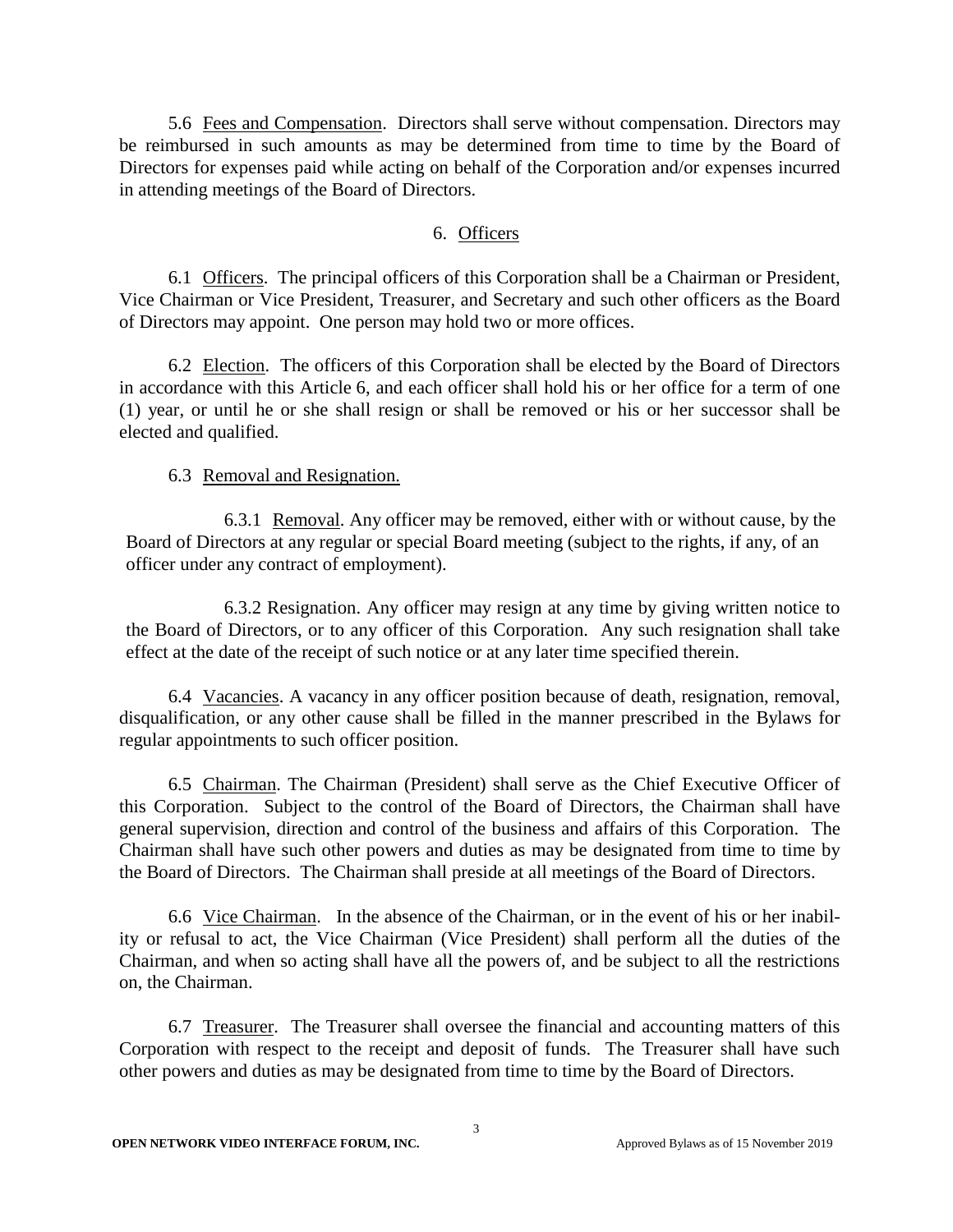6.8 Secretary. The Secretary shall keep a full and complete record of the proceedings of the Board of Directors, shall make service of such notices as may be necessary or proper, shall supervise the keeping of the records of this Corporation, and shall deliver the Annual Statement to the Directors. The Secretary shall have such other powers and duties as may be designated from time to time by the Board of Directors.

## 7. Miscellaneous

7.1 Fiscal Year. The fiscal year of this Corporation shall end on the last day of December of each year.

7.2 Inspection of Corporate Records. The books of account and minutes of the proceedings of the Board of Directors, and of any committees of the Board of Directors, shall be open to inspection at the principal office of this Corporation by each Director at any reasonable time upon the written demand of any Director.

7.3 Checks, Drafts, Etc. All checks, drafts or other orders for payment of money, notes or other evidences of indebtedness issued in the name of or payable to this Corporation and any and all securities owned by or held by this Corporation requiring signature for transfer shall be signed or endorsed by such person or persons and in such manner as from time to time shall be determined by the Board of Directors.

7.4 Execution of Contracts. The Board of Directors may authorize any officer, employee, or agent to enter into any contract or execute any contract or execute any instrument in the name of and on behalf of this Corporation and such authority may be general or confirmed to specific instances.

7.5 Corporate Loans, Guarantees and Advances. This Corporation shall not make any advances or make any loan of money or property to or guarantee the obligation of any director or officer, except as is expressly allowed under the Delaware General Corporation Law.

7.6 Public Inspection and Disclosure. The Corporation shall have available for public inspection at its principal office a copy of its three (3) most recent annual exempt organization information returns and a copy of its application for exemption and determination letter.

7.7 Political Activities. The Corporation shall not make any political expenditure or lobbying expenditure, which will result in the loss of, or otherwise adversely affect, its status as a tax-exempt organization under the United States Internal Revenue Code.

# 8. Effective Date and Amendments

8.1 Effective Date. These Bylaws shall become effective immediately upon their adoption. Amendments to these Bylaws shall become effective immediately upon their adoption unless the Board of Directors of this Corporation has provided that they are to become effective at a later date.